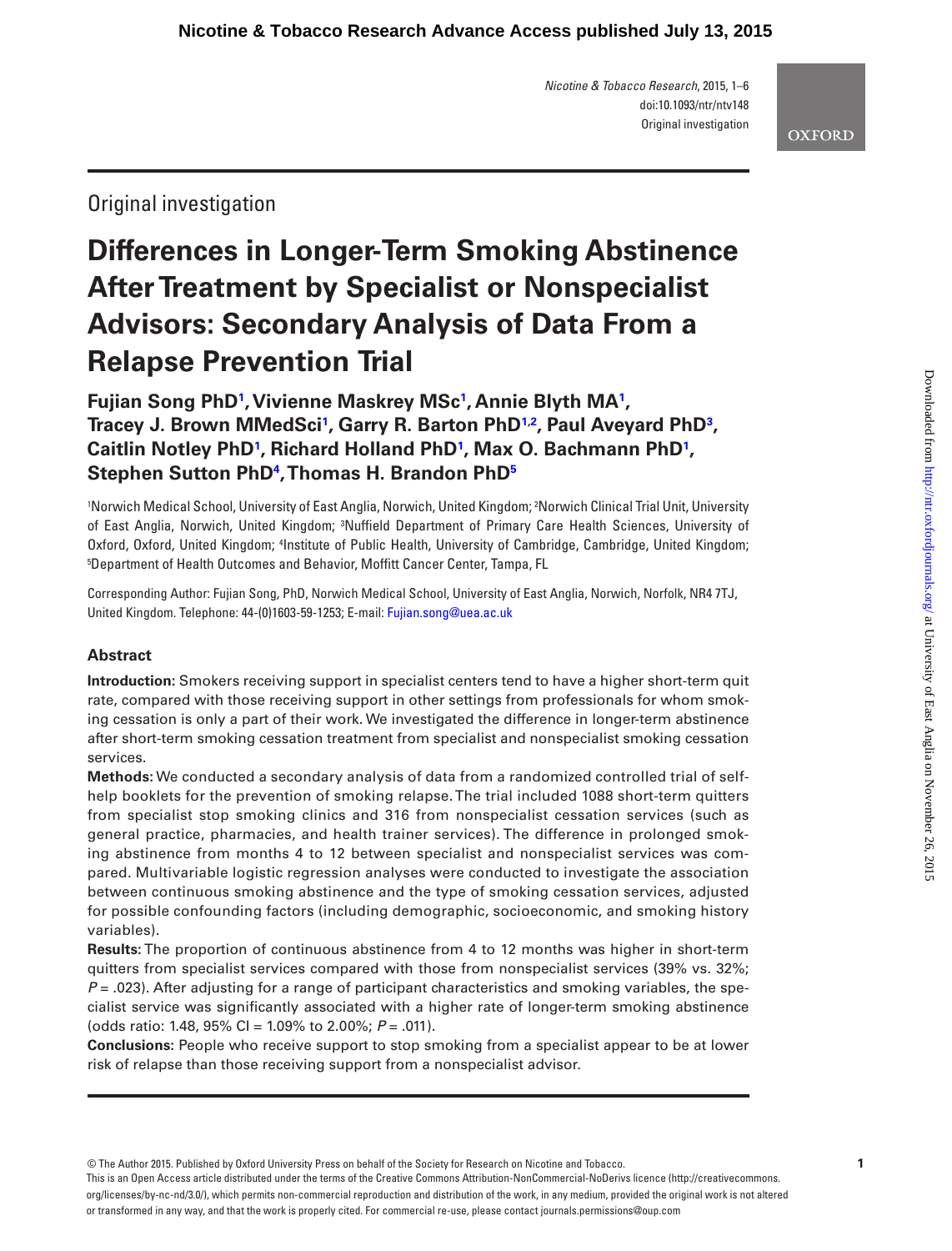#### **Introduction**

Behavioral and pharmacological interventions are effective for smok-ing cessation in smokers who are motivated to quit.<sup>[1](#page-5-0)</sup> Since 2001, a national network of NHS stop smoking services has been established in England to provide behavioral support and pharmacotherapy to smokers who would like to quit.<sup>2</sup> In 2012/2013, the English stop smoking services provided support to 724 247 quit attempts, and generated 265 140 biochemically validated quitters (37% of quit attempts) at 4 weeks after the quit date.[3](#page-5-2)

In the English stop smoking services, smokers motivated to quit may receive support in specialist clinics, primary care, pharmacy, or other settings.<sup>3</sup> Previous studies reported that smokers receiving support in specialist centers tended to have a higher quit rate at 4 weeks after quit dates, compared to those receiving support in other settings from professionals for whom smoking cessation was only a part of their work.<sup>4[,5](#page-5-4)</sup> However, a recent study using routine monitoring data found little difference in quit rates between different types of smoking cessation advisors, except that smoking cessation support by nurses tended to be less effective than by specialist advisors.<sup>6</sup> Previous studies have only compared short-term smoking outcomes. For longer-term smoking outcomes, it has been assumed that the rate of smoking relapse would be similar among short-term quitters, irre-spective of the type of smoking cessation support provided.<sup>[4](#page-5-3),[5](#page-5-4)[,7](#page-5-6)</sup> There is a lack of evidence to compare the longer-term smoking outcomes between different types of smoking cessation advisors.

In a randomized controlled trial of self-help materials for smoking relapse prevention (ISRCTN: 36980856),<sup>8</sup> we recruited 1407 short-term quitters and conducted follow-up interviews at 3 and 12 months after quit dates. Participants in the treatment group received a set of eight self-help booklets for relapse prevention, and those in the control group were sent a single leaflet that is currently used in practice. It was found that there was no difference between the intervention groups in prolonged smoking abstinence from month 4 to 12 (37% vs. 39%, *P* = .51), and main findings of the trial will be published elsewhere.<sup>[9](#page-5-8)</sup> In the trial, we also collected data on the type of stop smoking services (specialist services, or from general practice nurses, pharmacists, or community health trainers). In a secondary analysis, we examined whether there was a difference in longer-term smoking abstinence at 12 months between quitters who received smoking cessation treatment in different settings.

#### **Methods**

#### Study Participants

Study participants were those included in a randomized controlled trial of self-help material for smoking relapse prevention.<sup>9</sup> The target population for this trial was people who had stopped smoking, as verified by carbon monoxide (CO) reading, at 4 weeks after the quit date, following the provision of cessation support from NHS stop smoking services. The biochemically verified 4-week quitter is defined as a treated smoker who reports abstinence from at least day 14 after the quit date to the 4-week follow-up point and who blows an exhaled CO reading of less than 10 ppm[.10](#page-5-9) Quitters who were pregnant, unable to read booklets in English, from families at the same address, or younger than 18 years were excluded.

We recruited CO-validated short-term quitters from August 2011, and initially recruited participants only from specialist stop smoking clinics. In May 2012, participant recruitment was expanded to other settings, including pharmacies, general practice, and health trainer services. Smoking cessation advisors in

specialist stop smoking centers are more highly trained in delivering smoking cessation interventions[.4](#page-5-3) In contrast, smoking cessation counseling is only a small part of the role of practice nurses and pharmacists. Health Trainers also have a wider role, providing general support for health behavioral changes, including stopping smoking, dietary changes, reducing alcohol intake, and increasing physical activity.[11](#page-5-10)

The trial achieved the recruitment target by June 2013, and included a total of 1407 eligible short-term quitters. Three participants died before the 12-month follow-up and were excluded from the analysis. Of the 1404 participants, there were 1088 participants from specialist stop smoking clinics, and 316 from nonspecialist cessation services (including 220 from general practices, 57 from health trainers, and 39 from pharmacy). The follow-up rate was 86% at 12 months, and the rate of CO verification was 85% for participants who reported abstinence at the 12-month follow-up.

#### Data Collection and Variables

Four weeks after the quit date, stop smoking advisors gathered baseline information from participants who had consented to participate in the study, including participants' demographic characteristics and smoking history (including previous quit attempts, number of cigarettes per day, time of the first cigarette after waking up, living with a smoking partner or not). Study participants were then followed up by researchers at 3 and 12 months after quit dates. The follow-up interviews were conducted by telephone and involved researchers administering a questionnaire which asked questions about the participant's smoking status and process variables. In addition, at the 3 and 12-month follow-up, we asked participants whether they used smoking cessation medications during 2 and 3 months after the quit date (For more details about questions asked and response options, please see the baseline and follow-up questionnaires in an online [Supplementary Material](http://ntr.oxfordjournals.org/lookup/suppl/doi:10.1093/ntr/ntv148/-/DC1).).

The primary outcome in the study was defined as prolonged abstinence from months 4 to 12, with no more than five cigarettes in total, and confirmed by CO < 10 ppm at the 12-month followup.[12](#page-5-11) At the 12-month follow-up, participants who reported smoking abstinence during the past 7 days were invited to take a CO test. Participants came to a clinic or a researcher visited them at home for this test. To optimize CO test rates, a shopping voucher  $(E20)$ was offered to each of the participants who attended the CO test at the 12-month follow-up. Participants who declined biochemical verification or who did not respond to follow-up were classified as relapsed. However, according to the trial protocol<sup>8</sup> and Russell standard,<sup>12</sup> participants who died or were known to have moved away from the study areas were excluded from the numerator and denominator, because their smoking status were not available at the final follow-up.

#### Statistical Analysis

We used *t* test for continuous variables and Pearson chi-square test for categorical variables to compare differences between stop smoking services in baseline characteristics and the use of cessation medications. The statistical significance was defined when the *P* value was at most 5%. We used multivariable logistic regression analyses to investigate the association between continuous smoking abstinence from 4 to 12 months and the type of smoking cessation services participants had accessed, adjusted for possible confounding factors. The confounding factors used in the multivariable analysis were age,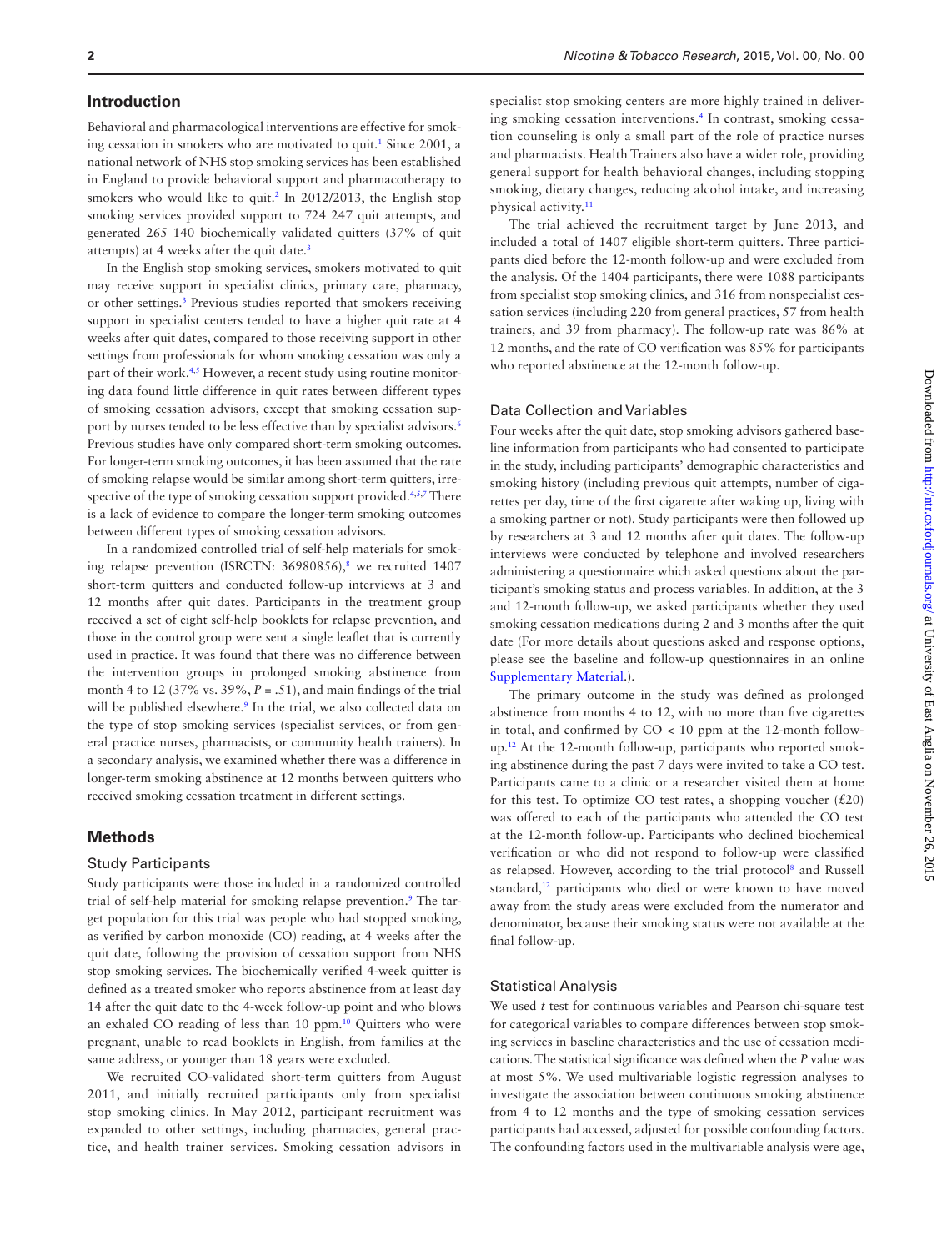sex, married or living with a partner, education level, unemployed or not, receipt of free prescription, previous quit attempts, managed to quit at least 4 weeks before, less than 10 cigarettes per day, first cigarette within 5 minutes after waking, living with a smoking partner, use of nicotine replacement therapy (NRT) or varenicline during 2 to 3 months after the quit date. The dependent variable was the prolonged CO-validated smoking abstinence from 4 to 12 months, and independent variables included type of stop smoking advisors (specialist vs. other), age, gender, marital status, level of education, in receipt of free prescription, previous quit attempts, level of nicotine dependence, and use of smoking cessation medications during 2 to 3 months after the quit date. Statistical analyses were conducted using Stata (version 13.1).

#### **Results**

The main characteristics of participants by type of service are shown in [Table 1](#page-2-0). There were no statistically significant differences between participants from specialist services and nonspecialist services in demographic characteristics and smoking variables at baseline. The average age of participants was 48 years, and 53% were female. The proportion of participants who were unemployed was 10%, and 57% were in receipt of free prescriptions. Most (89%) had previously attempted to quit smoking, and 18% were living with a smoking partner ([Table 1](#page-2-0)).

Table 2 shows the use of smoking cessation medications during 2 and 3 months after the quit date. There were no statistically significant differences between specialist and nonspecialist services (as a combined category) for the use of any medications (74.2% vs. 72.5%), NRT (36.3% vs. 36.4%), or varenicline (40.6% vs. 36.4%). However, there were statistically significant differences in the use of NRT or varenicline across individual settings [\(Table 2\)](#page-3-0). For example, participants from pharmacy settings were more likely to use NRT compared to participants from general practice (61.5% vs. 30.9%). The use of varenicline was 0.0% in participants from pharmacy settings, compared to 44.6% in those from general practice settings.

Figure 1 shows the rate of continuous abstinence from 4 to 12 months by type of stop smoking service, which was relatively high for specialist services (39.3%, 95% confidence interval  $|CI| = 36.5\%$ to 42.3%), low for health trainers  $(28.1\%, 95\% \text{ CI} = 17.7\% \text{ to }$ 41.5%) or pharmacies (28.2%, 95% CI = 15.9% to 44.9%), and intermediate for GP practices  $(34.1\%, 95\% \text{ CI} = 28.1\% \text{ to } 40.7\%).$ When nonspecialist services were combined, the rate of continuous smoking abstinence was higher in participants recruited from specialist services in comparison to the rate of abstinence in participants from nonspecialist services (39% vs.  $32\%$ ; *P* = .023). If the outcome was defined as continuous abstinence from month 2 to 12, the difference in abstinence rate between specialist and nonspecialist services would be similar (34% vs. 27%; *P* = .018).

Results of multivariable logistic regression analysis are shown in [Table 3.](#page-4-0) After adjusting for a range of participant characteristics and smoking variables, the specialist service was significantly associated with a higher rate of longer-term smoking abstinence (odds ratio: 1.48, 95% CI = 1.09% to 2.00%; *P* = .011). The longer-term smoking abstinence rate was positively associated with age  $(P = .016)$ , married or living with a partner  $(P = .003)$ , fewer than 10 cigarettes per day before quitting  $(P = .001)$ , and use of NRT during 2–3 months ( $P = .001$ ). Unemployment status ( $P = .056$ ), smoking the first cigarette within 5 minutes after waking up ( $P = .068$ ), and use of varenicline during 2–3 months (*P* = .060) tended to be associated with the longer-term smoking outcome, although the association was not statistically significant ([Table 3](#page-4-0)).

#### <span id="page-2-0"></span>**Table 1.** The Participant Characteristics at Baseline by Service Type

|                                                                          | Specialist smoking cessation<br>services ( $N = 1088$ ) | Nonspecialist smoking<br>cessation services ( $N = 316$ ) | $\boldsymbol{P}$ |
|--------------------------------------------------------------------------|---------------------------------------------------------|-----------------------------------------------------------|------------------|
| Age: mean $(SD)$                                                         | 48.1 (13.9)                                             | 47.0(13.2)                                                | .182             |
| Female: $\%$ ( <i>n</i> )                                                | 52.4 (570)                                              | 53.8 (170)                                                | .659             |
| Ethnicity—white: $\%$ ( <i>n</i> )                                       | 98.6 (1070)                                             | 98.7 (312)                                                | .875             |
| Married or living with a partner: $\%$ ( <i>n</i> )                      | 62.6(680)                                               | 58.5 (185)                                                | .190             |
| Education: $\%$ ( <i>n</i> )                                             | $(N = 1074)$                                            | $(N = 312)$                                               |                  |
| None                                                                     | 20.4(219)                                               | 19.6(61)                                                  | .479             |
| <b>GCSE</b>                                                              | 34.5 (371)                                              | 34.9 (109)                                                |                  |
| A-level                                                                  | 17.8 (191)                                              | 14.7(46)                                                  |                  |
| Degree                                                                   | 14.6 (157)                                              | 18.3(57)                                                  |                  |
| Unknown                                                                  | 12.7(136)                                               | 12.5(39)                                                  |                  |
| Employment status: % $(n)$                                               |                                                         |                                                           |                  |
| Paid employment                                                          | 50.9 (554)                                              | 58.9 (186)                                                | .135             |
| Unemployed                                                               | 10.5(114)                                               | 8.5(27)                                                   |                  |
| Looking after home                                                       | 7.8(85)                                                 | 6.0(19)                                                   |                  |
| Retired                                                                  | 20.7(225)                                               | 18.4(58)                                                  |                  |
| Full time students                                                       | 1.5(16)                                                 | 0.3(1)                                                    |                  |
| Other                                                                    | 8.6(94)                                                 | 7.9(25)                                                   |                  |
| Free prescription <sup>a</sup> : $\%$ ( <i>n</i> )                       | 58.0 (625/1077)                                         | 53.5 (165/310)                                            | .132             |
| Any previous quit attempts: $\%$ ( <i>n</i> )                            | 88.6 (963/1087)                                         | 91.1 (288/316)                                            | .200             |
| Cigarettes <10 per day before quitting: $\%$ ( <i>n</i> )                | 13.5 (147/1087)                                         | 15.8 (50/316)                                             | .300             |
| First cigarette within 5 minutes after waking up: $\%$ ( <i>n</i> )      | 42.9 (466/1087)                                         | 39.9 (126/316)                                            | .342             |
| The longest time managed to stay quit before, $>4$ weeks: % ( <i>n</i> ) | 72.6 (756/1041)                                         | 67.8 (213/314)                                            | .099             |
| Living with a smoking partner: $\%$ ( <i>n</i> )                         | 18.2 (198)                                              | 19.0(60)                                                  | .750             |

GCSE = General Certificate of Secondary Education.

a Free prescription—The charge for a single prescription is £8.05 in the United Kingdom. Some people are entitled to free prescriptions because of their age (60 or over, or under 16, or aged 16 to 18 in full-education), income (on Income Support or qualified via other benefits or tax credits), or medical condition.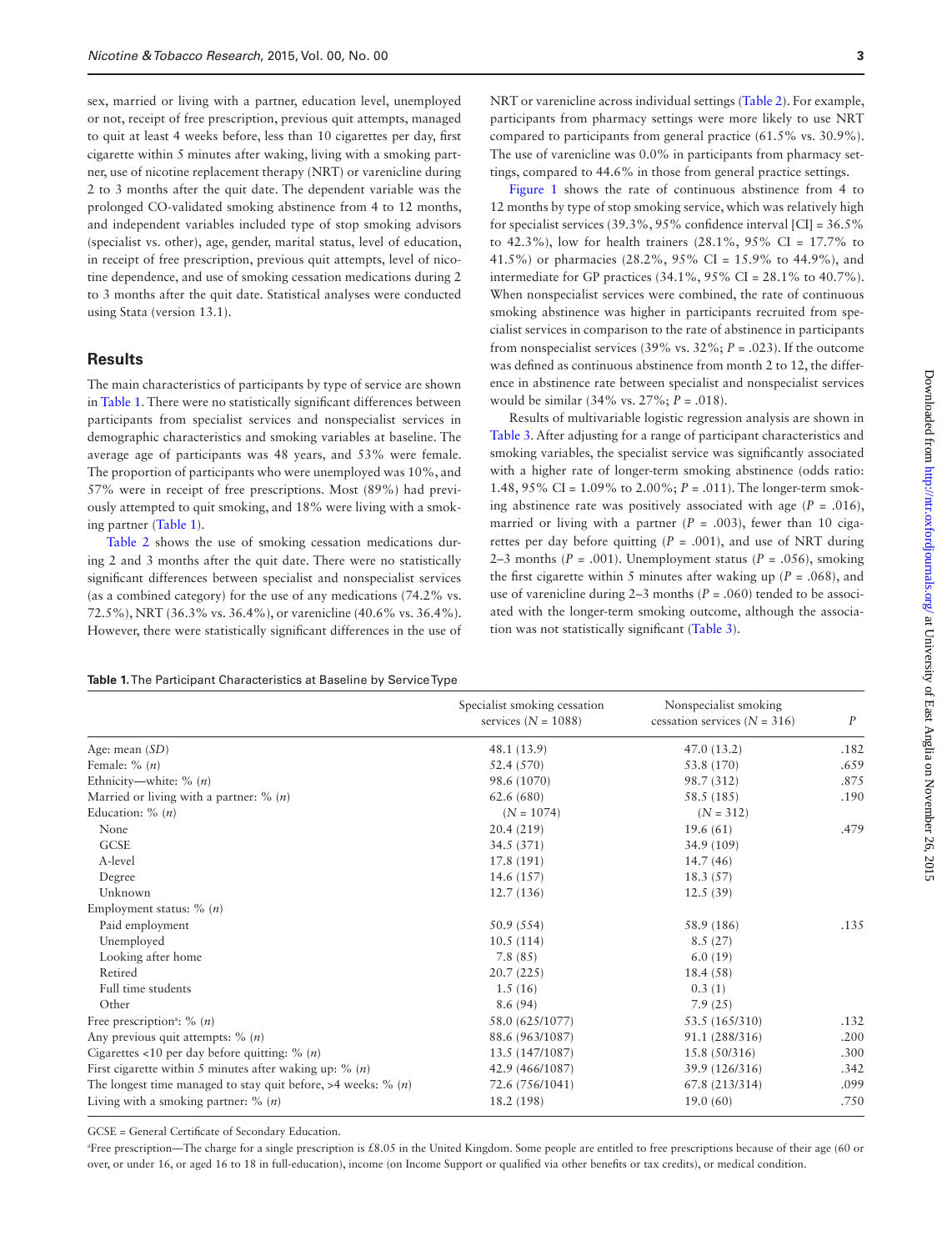|                                                                                              | Any cessation<br>medications $\%$ ( <i>n</i> ) | Any nicotine<br>replacement therapy $\%$ ( <i>n</i> ) | Varenicline % $(n)$ | Total N |
|----------------------------------------------------------------------------------------------|------------------------------------------------|-------------------------------------------------------|---------------------|---------|
| Specialist services                                                                          | 74.6 (812)                                     | 36.3(395)                                             | $40.6\%$ (442)      | 1088    |
| All nonspecialist services                                                                   | 72.5(229)                                      | 36.4(115)                                             | 36.4(115)           | 316     |
| General practice                                                                             | 74.6 (164)                                     | 30.9(68)                                              | 44.6 (98)           | 220     |
| Health trainer                                                                               | 70.2(40)                                       | 40.4(23)                                              | 29.8(17)            | 57      |
| Pharmacy                                                                                     | 64.1(25)                                       | 61.5(24)                                              | 0(0)                | 39      |
| Total                                                                                        | 74.2 (1041)                                    | 36.3(510)                                             | 39.7 (557)          | 1404    |
| Pearson chi-square test:                                                                     |                                                |                                                       |                     |         |
| Specialist services vs. all<br>nonspecialist services                                        | $P = .439$                                     | $P = .977$                                            | $P = .176$          |         |
| Across different settings<br>(specialist, general practice,<br>health trainer, and pharmacy) | $P = .445$                                     | $P = .003$                                            | P < .001            |         |

<span id="page-3-0"></span>

Some participants used more than one cessation medication during 2–3 months. The number of participants who did not use any cessation medications was the difference between the total number of participants and the number of participants who used any cessation medications. For example, 276 of the 1088 participants from specialist services did not use any cessation medications (ie, 1088 − 812 = 276).



<span id="page-3-1"></span>**Figure 1.** Continuous abstinence from 4 to 12 months in short-term quitters, by type of smoking cessation advisors.

## **Discussion**

To the best of our knowledge, this is the first large scale study showing that short-term quitters after receiving cessation treatment from specialist advisors were less likely to relapse at 12 months compared to those treated in nonspecialist services. The difference in the proportion of smoking abstinence at 12 months was on average 7% between the specialist and nonspecialist services, which has important public health implications. Assuming the same quit rate (37%) at 4 weeks after the quit date,<sup>3</sup> the corresponding rate of prolonged abstinence from month 4 to 12 in people who set a quit date will be 14.4% and 11.8%, respectively. The difference in prolonged abstinence among people who set a quit date is likely to be larger than 2.6% if the support from specialist advisors is associated with a higher short-term quit rate than the support from nonspecialist advisors[.4](#page-5-3)

The observed difference in longer-term smoking abstinence between specialist and nonspecialist services in this study is unlikely to be caused by confounding factors. The association between smoking abstinence at 12 months and support from specialist advisors remained statistically significant after adjusting for participant characteristics, smoking history variables, and the use of smoking cessation medications ([Table 2](#page-3-0)).

Previous studies have explored possible reasons for varying short-term outcomes by different smoking cessation settings and type of advisors in the English stop smoking services. Firstly, specialist advisors have received more training in smoking cessation counseling, compared to other health care professionals,<sup>13</sup> and a study found that success rates of smoking cessation treatment were associated with increased uptake of a national evidence-based training programme by advisors.[14](#page-5-13) In addition to more extensive training, McDermott and colleagues<sup>[4](#page-5-3)</sup> reported that specialist advisors received more supervision and showed greater adherence to evidence-based practice. Finally, it was found that group based sessions were more common in specialist centers than in other settings, $\frac{s}{s}$  and support provided in specialist clinics may be more intensive, compared to that provided in nonspecialist settings. For example, smoking cessation treatment delivered by pharmacists in Glasgow was considered to be of "medium-intensity"[.15](#page-5-14)

The above reasons may also be pertinent in explaining the reduced risk of longer-term smoking relapse in short-term quitters who received support in specialist centers. Compared with nonspecialist support, behavioral support from specialist advisors might have provided more effective knowledge and skills for clients to cope with urges to smoke. It was found that reported attempts by participants to do something to cope with urges were associ-ated with a lower risk of smoking relapse.<sup>[9](#page-5-8)</sup> We further analyzed data and found that the proportion of participants who attempted to do something to cope with urges was 89.9% in participants from the specialist services and 84.5% in those from nonspecialist services.

#### Limitations

This was a secondary analysis of data from a trial, and it is possible that the effects observed are due to confounding factors that were not measured or adjusted for. The study recruited many more short-term quitters from specialist services ( $n = 1088$ ) than from nonspecialist services (*n* = 316). Therefore, quitters from pharmacies, general practice, and health trainer services were combined in the main analysis and a comparison between different nonspecialist settings could not be conducted because of the small sample size. It also raises a question about the sample's representativeness to all short-term quitters from nonspecialist smoking cessation services.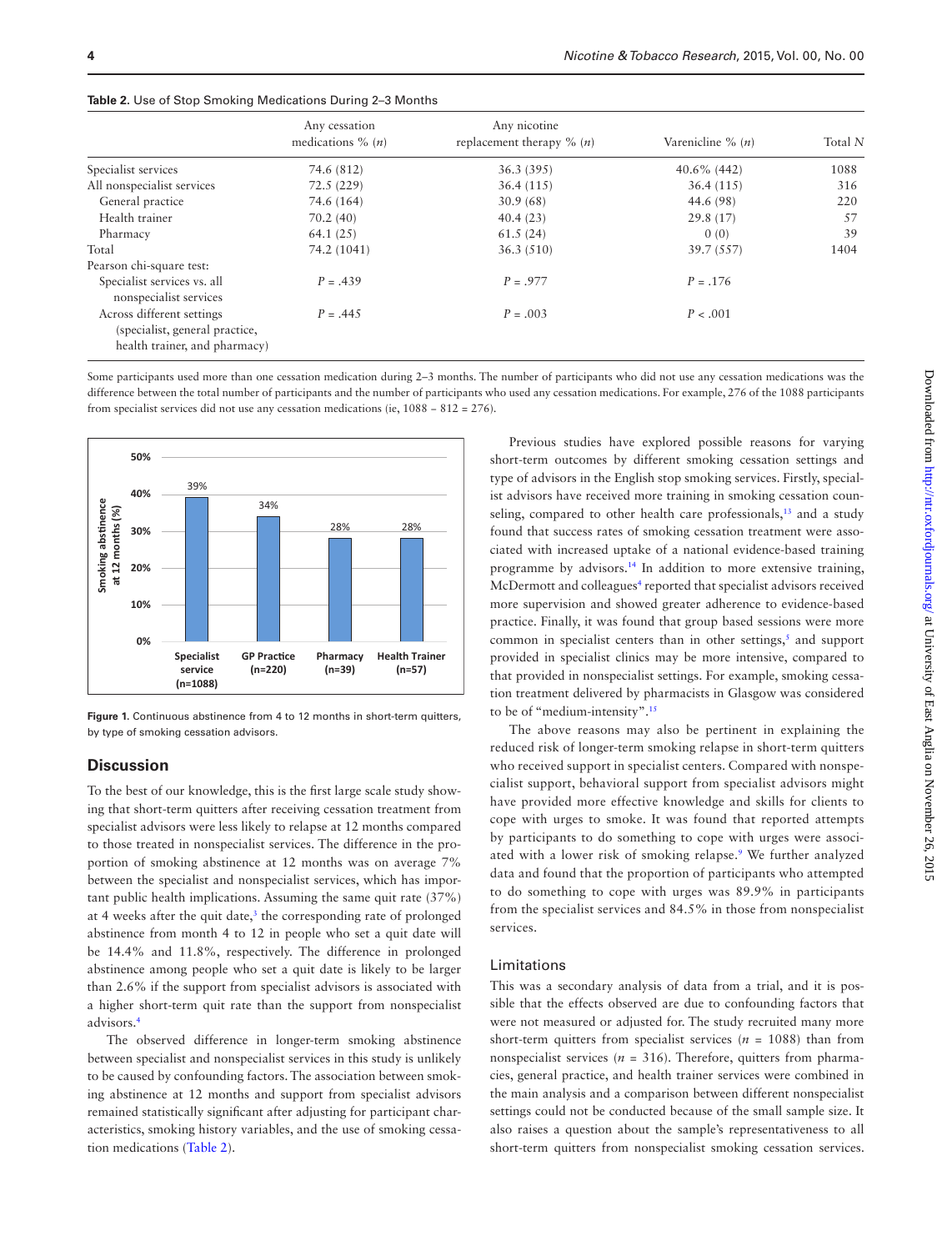<span id="page-4-0"></span>

| Table 3. Results of Multivariable Logistic Regression for Continuous Smoking Abstinence From 4 to 12 Months |  |
|-------------------------------------------------------------------------------------------------------------|--|
|-------------------------------------------------------------------------------------------------------------|--|

|                                                                     | Odds ratio (95% CI)  | P    |
|---------------------------------------------------------------------|----------------------|------|
| Specialist services vs. nonspecialist services                      | 1.477 (1.092, 1.997) | .011 |
| Age $(y)$                                                           | 1.013(1.002, 1.023)  | .016 |
| Female vs. male                                                     | 0.933(0.723, 1.205)  | .596 |
| Married or living with a partner vs. all other                      | 1.520 (1.158, 1.995) | .003 |
| Low education (up to GCSE vs. A-level or above)                     | 0.940(0.726, 1.218)  | .641 |
| Unemployed vs. all other                                            | 0.634(0.398, 1.012)  | .056 |
| Free prescription vs. no free prescription                          | 0.898(0.675, 1.195)  | .461 |
| Any previous quit attempts vs. no previous quit attempt             | 0.702(0.439, 1.123)  | .140 |
| Longest time managed to quit before: $>4$ weeks vs. $\leq 4$ weeks  | 1.770 (1.245, 2.517) | .001 |
| Cigarettes per day before quitting: <10 vs. $\geq 10$               | 0.785(0.605, 1.018)  | .068 |
| First cigarette within 5 minutes after waking $vs. > 5$ minutes     | 0.817(0.586, 1.140)  | .235 |
| Living with a smoking partner vs. not living with a smoking partner | 0.888(0.639, 1.236)  | .480 |
| Use of NRT vs. no use of NRT during 2–3 months                      | 1.652 (1.214, 2.248) | .001 |
| Use of varenicline vs. no use of varenicline during 2–3 months      | 1.335 (0.987, 1.805) | .060 |

CI = confidence interval; GCSE = General Certificate of Secondary Education; NRT = nicotine replacement therapy. The multivariable analysis used data from 1154 participants, and data from 250 participants were excluded from the analysis because of missing data from some independent variables. After including the treatment condition as an independent variable, the results of the logistic regression analysis remain materially unchanged.

In addition, the level of training and experience amongst staff who provide smoking cessation support in pharmacies, general practice, and health trainer services may be very different.

#### Implications for Practice and Research

Findings from this study suggest that support from specialist smoking cessation advisors is associated with not only an increased shortterm quit success, but also a reduced longer-term smoking relapse risk among short-term quitters. The most meaningful public health target of smoking cessation programmes is a lowered prevalence of smoking in population, rather than simply a counting of shortterm quitters most of whom will relapse in 12 months. Although smoking cessation support in any setting is cost-effective,<sup>16</sup> specialist counseling, as an intervention that improves longer-term outcomes, should be emphasized.

Findings from this study have important public health and clinical implications, as currently there is a lack of cost-effective interventions for the prevention of smoking relapse in short-term quitters[.17,](#page-5-16)[18](#page-5-17) In the English stop smoking services in 2012/2013, 33% of smokers motivated to quit received support in specialist clinics, 39% in primary care, 21% in pharmacy, and 7% in other settings.<sup>[3](#page-5-2)</sup> The total number of people who set a quit date in nonspecialist services was  $485$  245 in 2012/201[3](#page-5-2) in England.<sup>3</sup> If the rate of prolonged abstinence was increased by 2.6%, there would be 12 616 more people who were abstinent at 12 months. Therefore the use of specialist smoking cessation services should be encouraged to result in more quitters with longer-term abstinence. However, it should be stressed that smoking cessation support from nonspecialist advisors is still cost-effective.<sup>16</sup> A large proportion of smokers motivated to quit have chosen to receive cessation support from general practice, pharmacy, and other nonspecialist advisors, based on individual preferences, such as perceived convenience. Health care professionals who provide smoking cessation counseling in nonspecialist settings should receive more training, or be allowed more time to provide smoking cessation counseling, in order to improve short-term and longer-term outcomes. Further research is needed to investigate reasons for the difference in longer term outcomes between specialist and nonspecialist cessation support, and whether enhancing generalist skills in nonspecialist advisors can reduce longer term relapse.

In summary, longer-term smoking relapse appeared to be reduced in smokers who received support from specialist smoking cessation advisors, compared with those who received support from nonspecialist advisors.

## **Supplementary Material**

[Supplementary Material](http://ntr.oxfordjournals.org/lookup/suppl/doi:10.1093/ntr/ntv148/-/DC1) can be found online at [http://www.ntr.](http://ntr.oxfordjournals.org/lookup/suppl/doi:10.1093/ntr/ntv148/-/DC1) [oxfordjournals.org](http://ntr.oxfordjournals.org/lookup/suppl/doi:10.1093/ntr/ntv148/-/DC1)

#### **Funding**

This project was funded by the NIHR Health Technology Assessment programme (Project HTA09/91/36). Visit the HTA programme website for more details [www.hta.ac.uk/link](http://www.hta.ac.uk/link) to project page. The views and opinions expressed therein are those of the authors and do not necessarily reflect those of the Department of Health. We acknowledge the support of the National Institute for Health Research, through the Primary Care Research Network. PA is funded by UK Centre for Tobacco Control Studies (a UKCRC Public Health Research Centre of Excellence) which receives funding from British Heart Foundation, Cancer Research UK, Economic and Social research Council, Medical Research Council, and the Department of Health (grant number MR/K23195/1).

## **Declaration of Interests**

*PA has done ad hoc consultancy and research for the pharmaceutical industry on smoking cessation. THB has received research funding and study medication from Pfizer, Inc. No other competing interest declared; no other relationships or activities that could appear to have influenced the submitted work.*

#### **Acknowledgments**

FS, PA, THB, RH, GRB, MOB, and SS designed the trial and developed study protocol. VM and AB coordinated the trial and contributed to project management. AB, VM, TJB and CN contributed to participant recruitment, follow-up interviews, and data collection. FS analyzed data and drafted the manuscript. All authors contributed to the interpretation of results, and commented on the draft manuscript. We thank staff from NHS Norfolk and Norfolk Community Health & Care NHS Trust for providing advice on the development of the trial protocol. We thank stop smoking advisors from NHS stop smoking services in Norfolk, Lincolnshire, Suffolk, Hertfordshire, Great Yarmouth, and Waveney for recruiting quitters to the study. The trial was conducted in collaboration